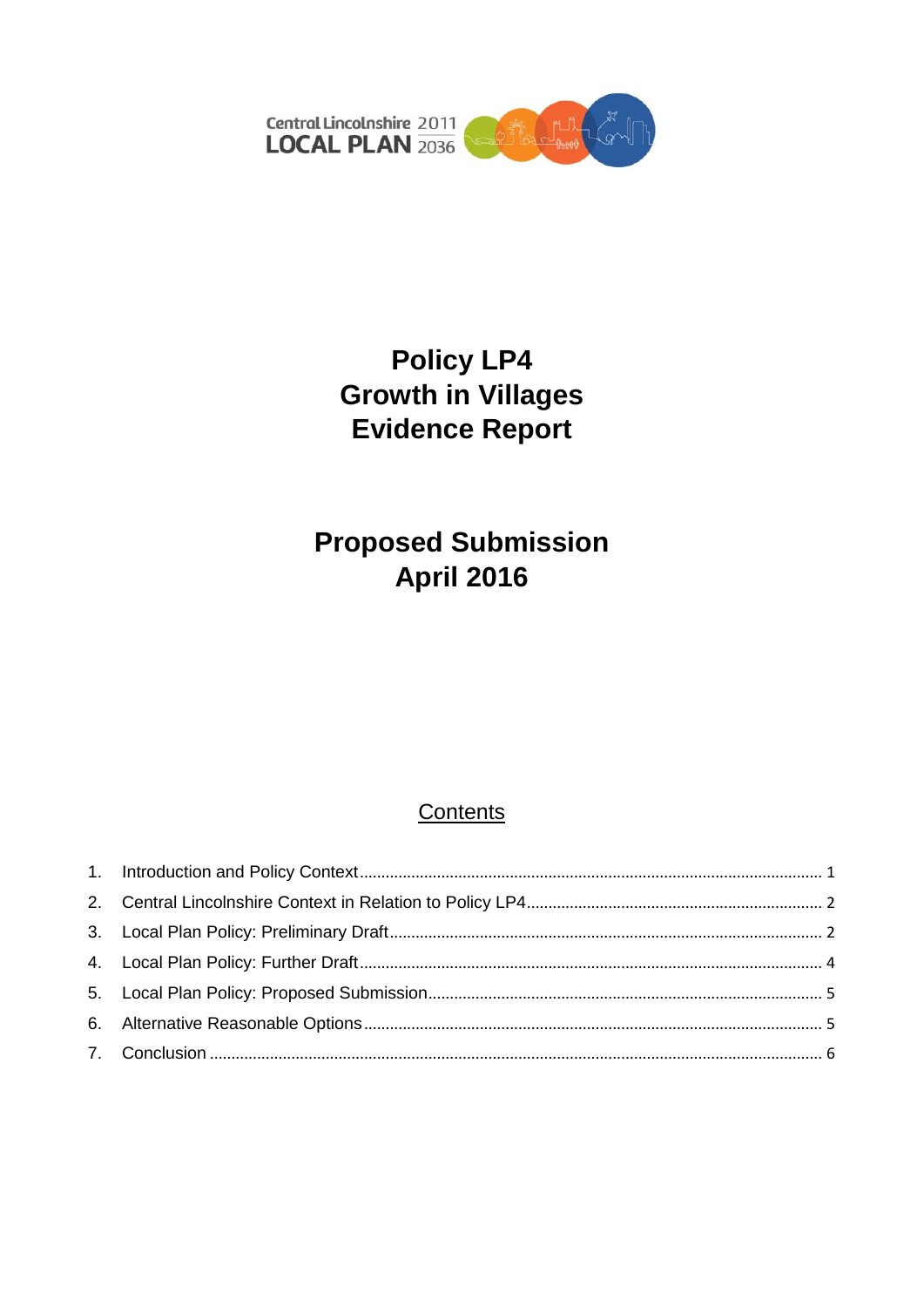## <span id="page-1-0"></span>1. Introduction and Policy Context

#### **Introduction**

- 1.1 A joint Local Plan for the Central Lincolnshire area is being produced which will set the framework for how development will be considered across the districts of the City of Lincoln, North Kesteven and West Lindsey to 2036.
- 1.2 This evidence report (which is one of a collection) provides background information and justification for policy LP4 (previously Policy LP24 in the Preliminary Draft version), which relates to growth levels to be delivered in smaller settlements in Central Lincolnshire.

#### **National policy**

- 1.3 The National Planning Policy Framework (NPPF) was published in March 2012 and the National Planning Practice Guidance (NPPG) was introduced in 2014 which offers 'live' government guidance.
- 1.4 Paragraph 28 of the NPPF states that '*planning policies should support economic growth in rural areas in order to create jobs and prosperity by taking a positive approach to sustainable development*'. By delivering growth in many rural areas this will help to promote the retention of rural businesses and services that rely on local population.
- 1.5 Paragraph 55 goes on to state that

'*To promote sustainable development in rural areas, housing should be located where it will enhance or maintain the vitality of rural communities. For example, where there are groups of smaller settlements, development in one village may support services in a village nearby. Local planning authorities should avoid new isolated homes in the countryside…*'

This further highlights the importance of delivering rural housing, whilst avoiding isolated dwellings and locating them where they can enhance the local community.

1.6 Paragraph 111 of the NPPF clarifies the importance of prioritising brownfield land:

*'Planning policies and decisions should encourage the effective use of land by reusing land that has been previously developed (brownfield land), provided that it is not of high environmental value. Local planning authorities may continue to consider the case for setting a locally appropriate target for the use of brownfield land*.'

1.7 The NPPG provides some additional guidance on how local authorities should support sustainable rural communities. It states that:

> '*A thriving rural community in a living, working countryside depends, in part, on retaining local services and community facilities such as schools, local shops, cultural venues, public houses and places of worship. Rural housing is essential to ensure viable use of these local facilities.*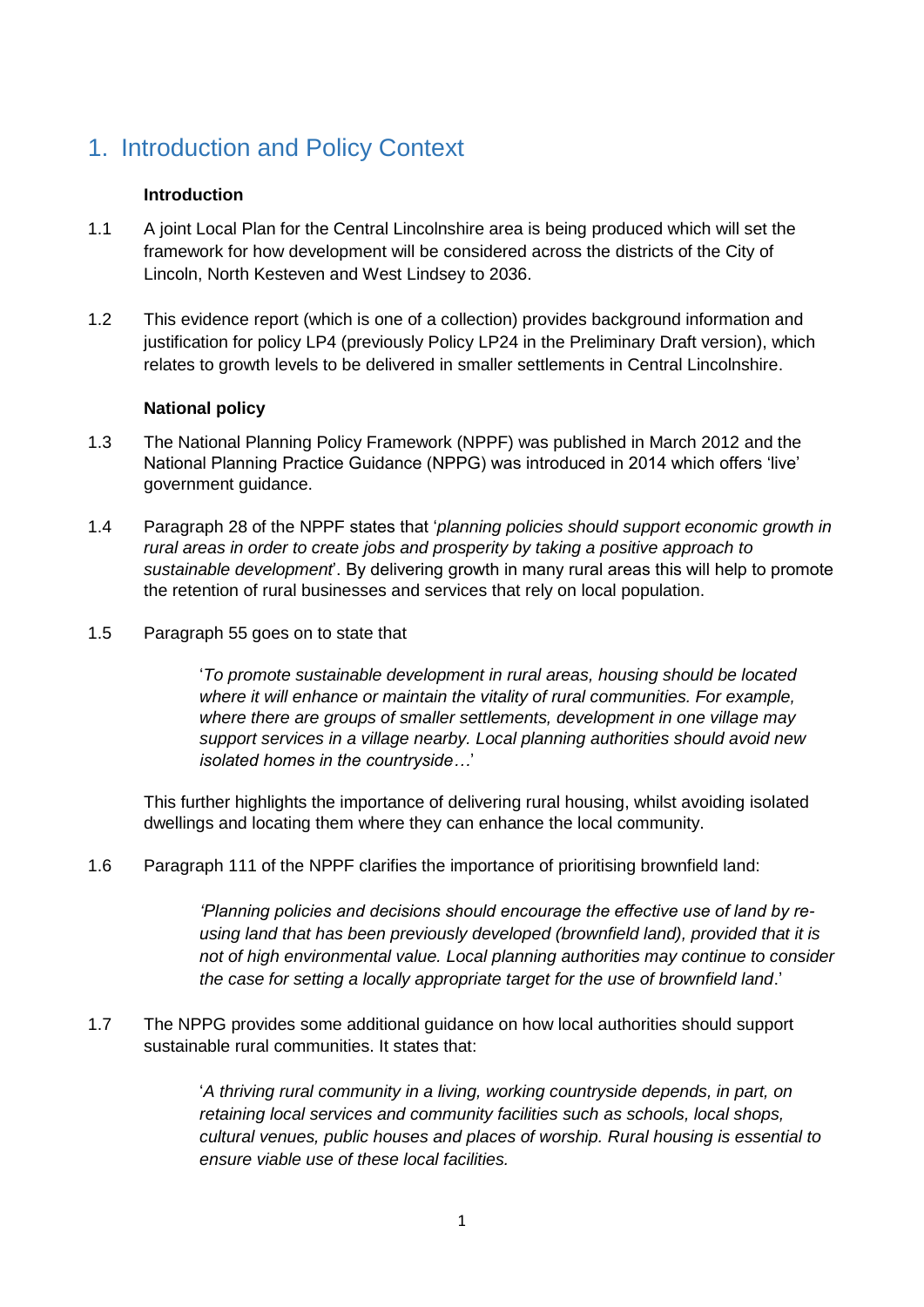*Assessing housing need and allocating sites should be considered at a strategic level and through the Local Plan and/or neighbourhood plan process. However, all settlements can play a role in delivering sustainable development in rural areas…*' 1

The policy approach is considered to deliver on the requirements and guidance of the NPPF and NPPG in that it seeks to deliver some growth in rural areas to support rural services, but it is not so inflexible that sustainable development cannot come forward. It also enables local communities to add further detail into how growth can be delivered through the production of a neighbourhood plan.

## <span id="page-2-0"></span>2. Central Lincolnshire Context in Relation to Policy LP4

- 2.1 Under Policy LP2 the Local Plan includes a settlement hierarchy, with site allocations being included for settlements in the top four tiers. For these 26 settlements, which include the larger villages, market towns and the Lincoln urban area, there is a degree of certainty provided about the specific sites that will be developed in each of these locations during the plan period.
- 2.2 However, given that there are 135 villages that are not being allocated sites but are still expected to deliver some growth, it would be very difficult to undertake a detailed assessment of what the appropriate level of growth would be for each village taking into account the distinct constraints and opportunities of every settlement. There is also not one suitable growth figure that could be applied to every settlement, given that every settlement is distinct.
- 2.3 Given the housing target and proposed distribution of housing growth in Central Lincolnshire (as covered in policy LP3, which sets the overall housing need and apportions growth to broad areas), it would be inappropriate for the larger settlements to deliver all of the development. It is also important that many villages supply a small percentage of growth both to deliver a range of homes across a wider geographic area to provide choice, and to ensure villages remain vibrant and thriving communities.
- 2.4 The growth levels for each settlement have been tested against the overall growth targets and sufficient growth is delivered in all areas, when considered alongside the site allocations in the larger settlements.

## <span id="page-2-1"></span>3. Local Plan Policy: Preliminary Draft

- 3.1 The Preliminary Draft version of the Local Plan (published for consultation in October November 2014) included a policy on growth in villages (Policy LP24). The draft policy suggested a blanket 10% growth for villages in smaller villages.
- 3.2 A wide range of comments were received on the draft policy, and many of these viewpoints were conflicting with one another. The main issues raised in the Preliminary Draft consultation are included below:

**<sup>.</sup>** <sup>1</sup> Paragraph: 001 Reference ID: 50-001-20140306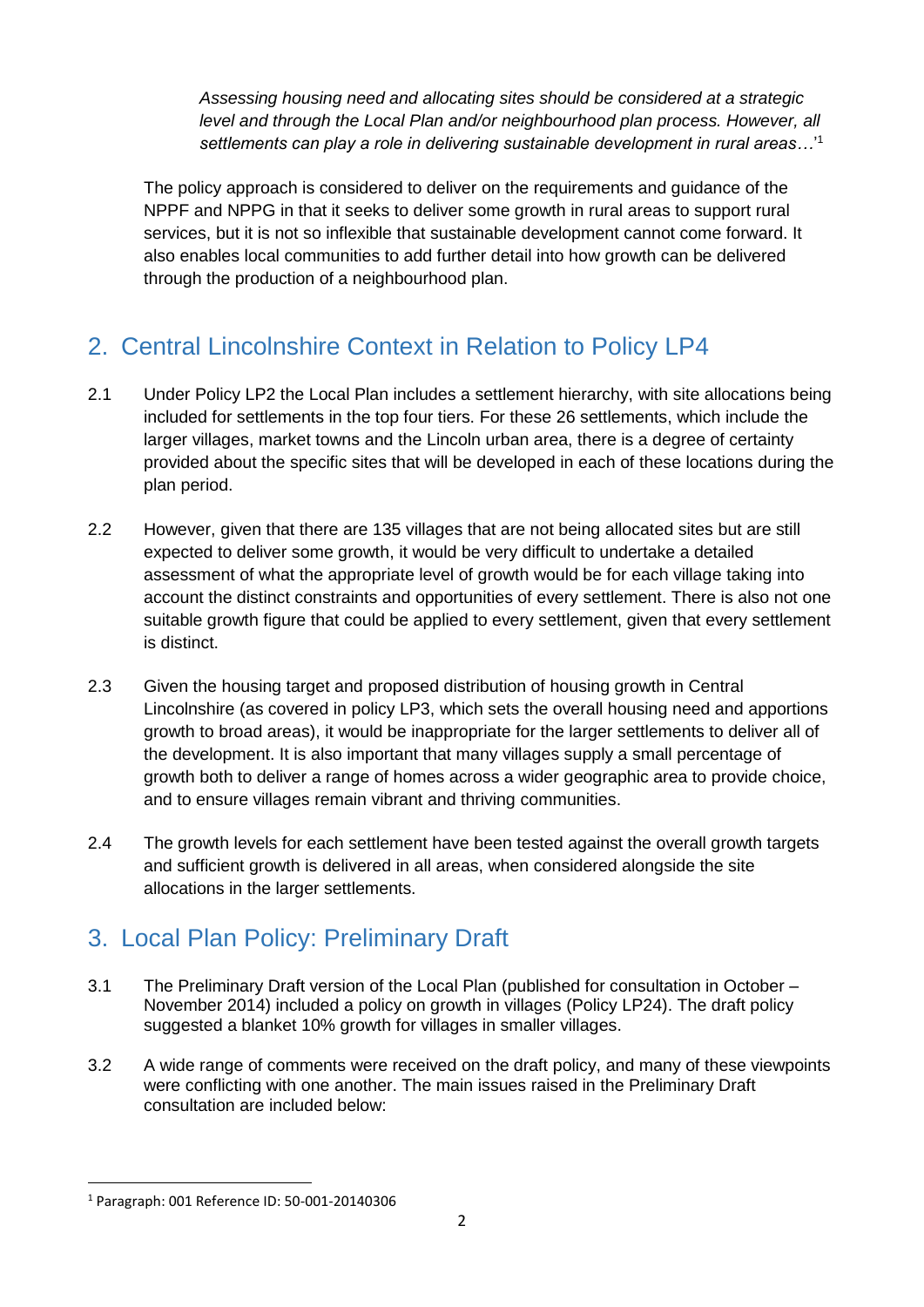- The need for a level of local support for new development should apply to all hierarchy levels.
- Would only support the threshold approach if the current curtilage policy is abandoned.
- The existing curtilage policy is clear to all with regard to presumptions for and against development and object to abandoning it.
- Policy would be difficult to implement.
- Giving communities a veto over development without reference to what is or is not appropriate and is contrary to the presumption in favour of sustainable development.
- Assumed growth levels in villages might not deliver enough housing to meet the objectively assessed need for Central Lincolnshire.
- Other policies in the local plan will ensure that developments in villages will not lead to unrestrained and unsustainable development therefore this policy is unnecessary and restrictive.
- Parish/ Town councils may not represent the whole community.
- Some individuals in positions on Parish Councils may influence the recommendations associated with development for which they hold beneficial interests. Hence, a greater level of transparency is required with the proposed public consultations.
- The views of the local community are a material planning consideration which makes it unnecessary for community support to be built into policy.
- There is no definition of what a 'proportionate' consultation exercise would be.
- The Plan is placing a considerable responsibility on Neighbourhood Plans for the development of its rural areas, and this could result in a planning vacuum in rural areas.
- The role of neighbourhood planning is not to cap housing provision.
- Neighbourhood plans should be incorporated into the Local Plan.
- More weight should be given to Neighbourhood Plans from all villages and smalls towns, not just those in category 5 settlements.
- Policy does not explain how neighbourhood plans fit into the Local Plan.
- Not all communities will want or have the capacity to undertake a neighbourhood plan, but nevertheless will want to shape development. The policy should support approach for parish / community plans to be DPDs/SPDs.
- Concerned as to how 10% threshold has been derived.
- Suggest lower limit of 5%.
- Increasing the threshold to 20% is necessary to increase flexibility within the system.
- Policy needs clarifying as 10% of growth of whole village including allocations is good, 10% of windfall in addition to allocations is not so good but better than nothing.
- The policy is unworkable (and contrary to national policy) for brownfield sites. It could prevent the redevelopment of the Fenmarc brownfield site, where inevitably any development would exceed the threshold of a 10% increase in dwelling numbers or 1000sq.m floor area. Suggest as an alternative to deletion, it may be possible to make policy workable by excluding existing employment sites or brownfield land.
- The MOD has concerns with this policy in relation to how it would be applied to proposals for operational development for Defence purposes.
- Policy should be amended to allow flexibility for sports uses of greater than 0.5 hectares.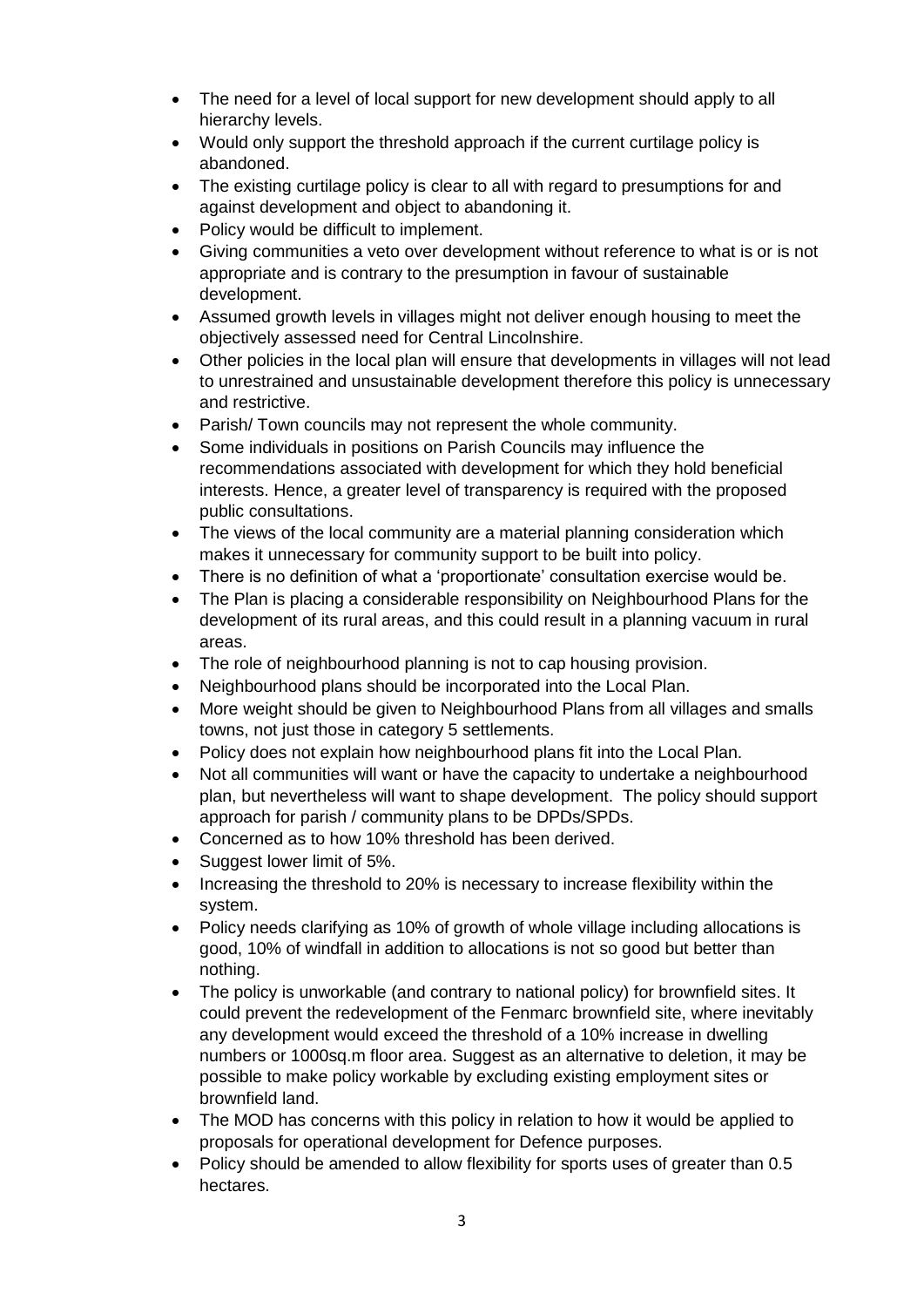3.3 Specific comments were also received about individual settlements and these were also reviewed following the consultation.

## <span id="page-4-0"></span>4. Local Plan Policy: Further Draft

- 4.1 The policy was amended significantly in the Further Draft Local Plan both in response to the consultation responses and to ensure that it was consistent with other policies and evidence in the plan. This revised approach still followed a fact-based, simplistic approach, but in an effort to take account of the sustainability of growth in some villages a number of factors were taken into consideration when assigning a growth level for each village, including:
	- Presence of key facilities within the village;
	- Proximity to one of the main service centres in Central Lincolnshire where a number of services and facilities are readily available via a short journey;
	- Proximity to a strategic employment area where additional job growth will be occurring;
	- Settlement within an Area of Outstanding Natural Beauty;
	- Settlement is wholly at risk of flooding; and
	- A Neighbourhood Plan at an advanced is being produced for the settlement and is promoting a higher level of growth.
- 4.2 Where these factors were present, growth levels were amended accordingly. Full details of this policy approach is included in the Settlement Hierarchy and Growth Distribution Study available in the planning policy library on the Central Lincolnshire website.
- 4.3 This revised approach also sought to allow for village-specific circumstances to be considered and enable neighbourhood plans to decide how a village should grow. This proposed approach was considered to meet the balance of providing flexibility for sustainable growth to occur, whilst neither overwhelming nor starving villages.
- 4.4 During the Further Draft Local Plan consultation, which took place in October and November 2015, a range of issues were once again raised, but there was substantially more support for the approach than that in the Preliminary Draft. The key issues raised in the consultation about this policy were:
	- Support for the sequential approach in villages of brownfield first;
	- Policy too inflexible and does not allow for local circumstances;
	- Policy too flexible and will not allow control/management of development;
	- Village curtilages should be retained to retain character and avoid sprawl;
	- No clarity of the delivery of infrastructure to support growth;
	- No breakdown of housing types needed to ensure a mix is delivered;
	- No consideration over relationship between settlements:
	- Growth level should be a minimum;
	- The sequential approach will stifle sustainable development;
	- Community support is desirable but should not be the deciding factor;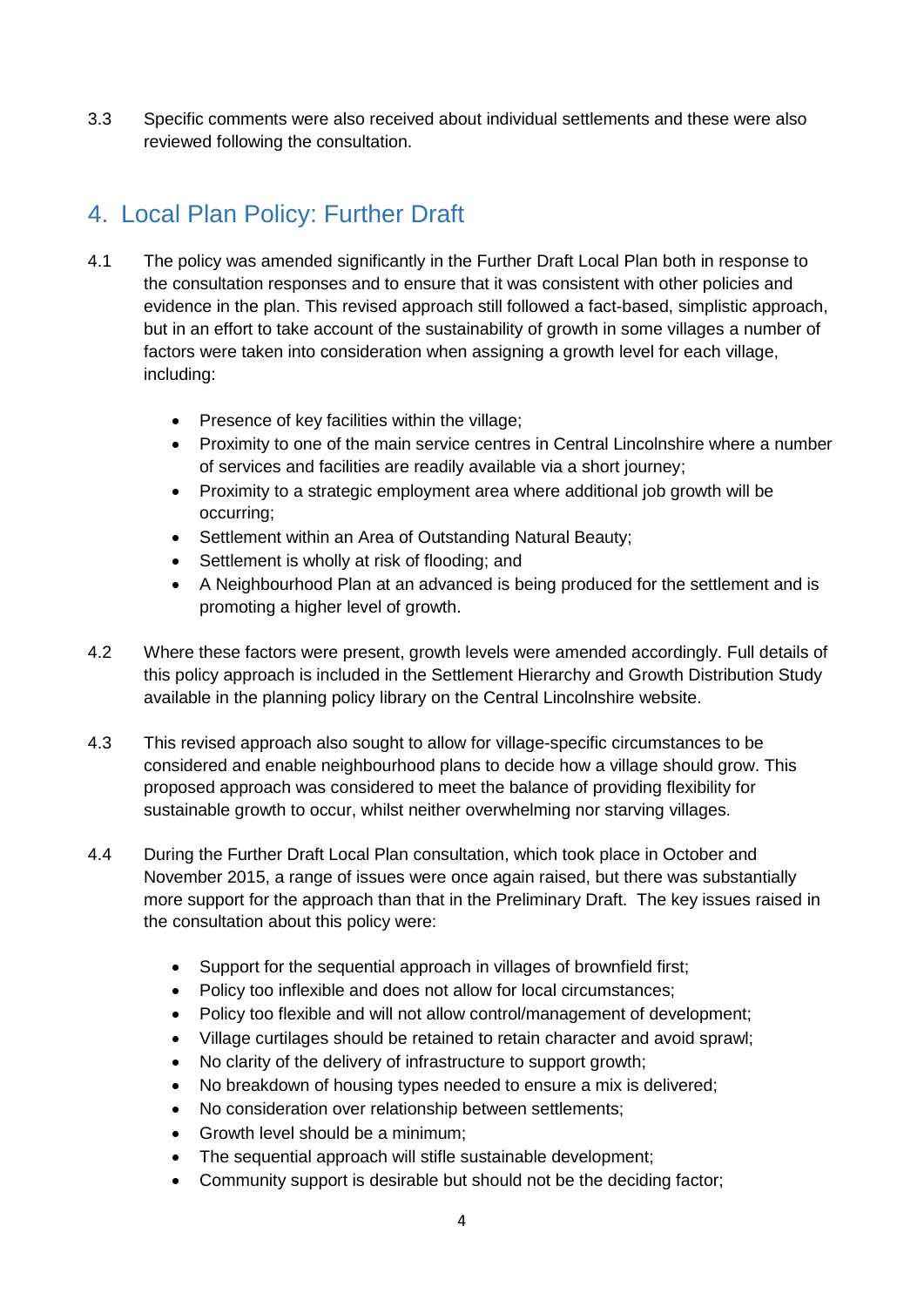- Does not account for recent growth in villages;
- Comments about the clarity of the policy and how specific cases will be considered;
- Concern about some elements of the detailed policy wording;
- Concern that the policy is not consistent with the National Planning Policy Framework and the Planning Practice Guidance;
- Concern that the policy contradicts the evidence base;
- Policy should give protection to Large Villages too;
- Support for limiting the growth in villages to ensure they remain 'villages';
- Support for the potential to exceed growth levels with local community support.
- 4.5 Further to this a number of respondents provided support, or objected to, the level of growth in specific villages, with some villages receiving both support and objection. There were also some questions raised about how the growth levels were ascertained and questioning the evidence.

### <span id="page-5-0"></span>5. Local Plan Policy: Proposed Submission

- 5.1 Following the Further Draft Local Plan consultation the comments received were reviewed, but, whilst some minor amendments were made to the wording of the policy and the supporting text, no substantial changes were made to the general thrust of the policy.
- 5.2 Partly in response to some comments received during the consultation, some of the background evidence underpinning the work was reviewed. As a result of this review, some of the sites moved up or down tiers in the settlement hierarchy (details available in the evidence report for policy LP2 on the Central Lincolnshire website).
- 5.3 Some additional work was also undertaken on reviewing monitoring data, which resulted in some amendments being made to the baseline data for development completions and commitments in some villages since 2012. The revised data is contained in the summary table in Appendix B of the Proposed Submission Local Plan.
- 5.4 Furthermore, the further draft version of policy LP4 had a specific level of growth for Fiskerton as it was advised that the neighbourhood plan in this location was at an advanced stage and was seeking additional growth. Following the consultation, the Local Plan team were updated on the status of the neighbourhood plan in Fiskerton. This update suggested that the level of growth included in the Further Draft Local Plan was less certain than previously thought. As such, the growth level for Fiskerton was revised to follow the basic sustainability considerations as in other villages. This change will not prevent Fiskerton from delivering additional growth, but it means that there is no reliance on this level being achieved in the Local Plan.

### <span id="page-5-1"></span>6. Alternative Reasonable Options

- 6.1 The following alternative options have been considered for this policy (with Option 1 being the preferred policy in the plan).
- 6.2 **Option 2:** No policy on Growth in Villages. This option would lead to uncertainty in villages with no clarity over what development will occur in each area and could lead to unbalanced growth in these areas possibly not delivering enough growth to meet objectively assessed